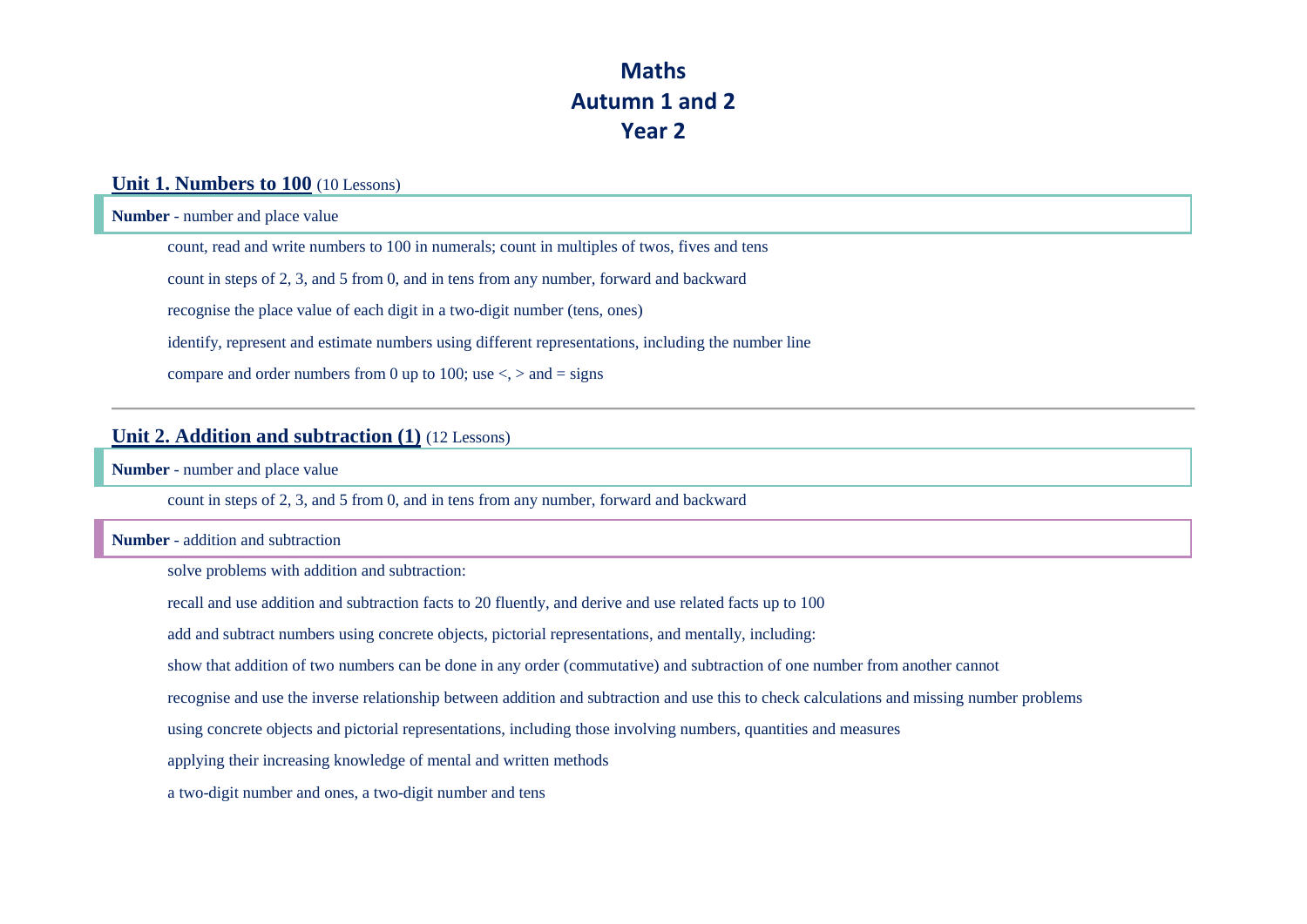## **Maths Autumn 1 and 2 Year 2**

### **Unit 3. Addition and subtraction (2)** (9 Lessons)

**Number** - addition and subtraction

solve problems with addition and subtraction:

add and subtract numbers using concrete objects, pictorial representations, and mentally, including:

using concrete objects and pictorial representations, including those involving numbers, quantities and measures

applying their increasing knowledge of mental and written methods

two two-digit numbers

adding three one-digit numbers

### **Unit 4. Money** (9 Lessons)

**Measurement**

recognise and know the value of different denominations of coins and notes

recognise and use symbols for pounds  $(E)$  and pence (p); combine amounts to make a particular value

find different combinations of coins that equal the same amounts of money

solve simple problems in a practical context involving addition and subtraction of money of the same unit, including giving change

### **Unit 5. Multiplication and division (1)** (9 Lessons)

**Number** - multiplication and division

solve one-step problems involving multiplication and division, by calculating the answer using concrete objects, pictorial representations and arrays with the support of the teacher